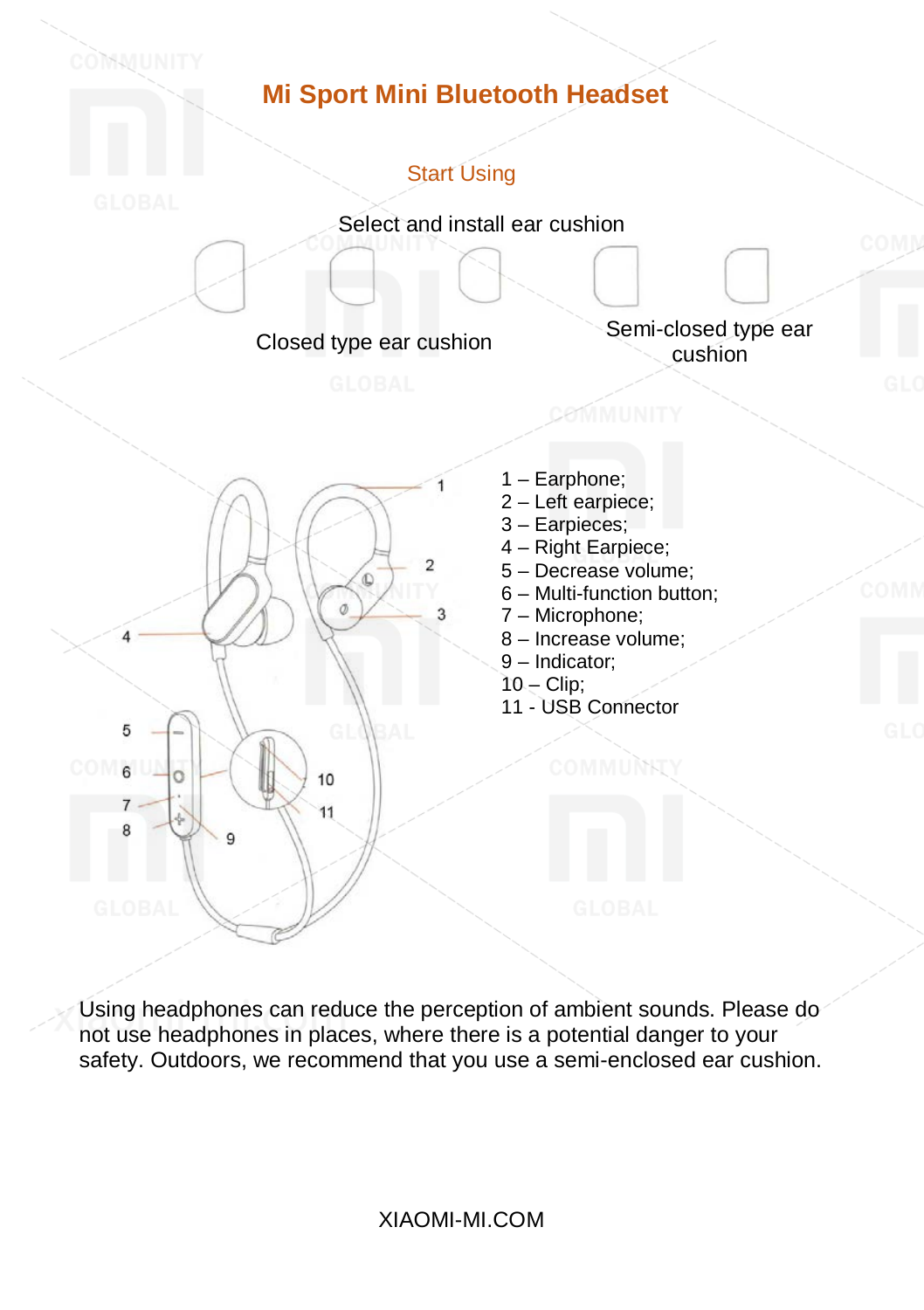Try to put on the headphones

First, adjust the location of the earpiece bracket, then gently insert the ear cups into the ear, adjust the position of the earpiece so that it is still.

During a call, place the microphone next to the mouth to improve voice detail.

Connect to the smartphone

4

 $\circ$ 

COMMUNITY

Press and hold

OMMUNITY

When you first connect via Bluetooth, the headphones will immediately go into pairing mode after switching on. If the connection is not for the first time, press and hold the multifunction button until the indicator starts flashing rapidly in white and the headphones enter pairing mode.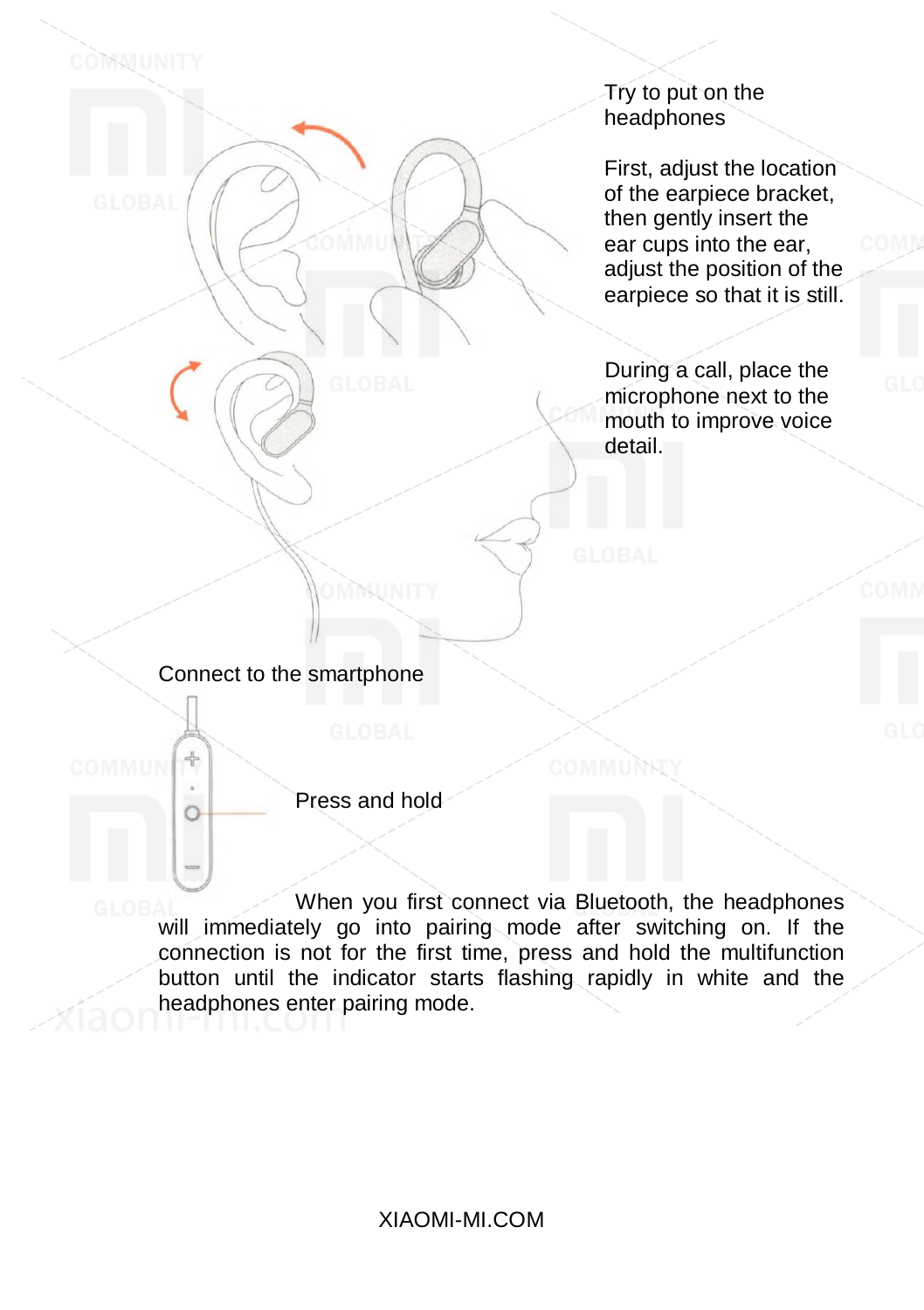

In a low battery charge, the indicator will flash red and a voice alert will sound



**Rest to factory settings** 

1 - Press and hold;

2 - The indicator alternately flashes in different colors.

To recharge the battery, press and hold the multifunction button until the indicator starts flashing alternately in red and white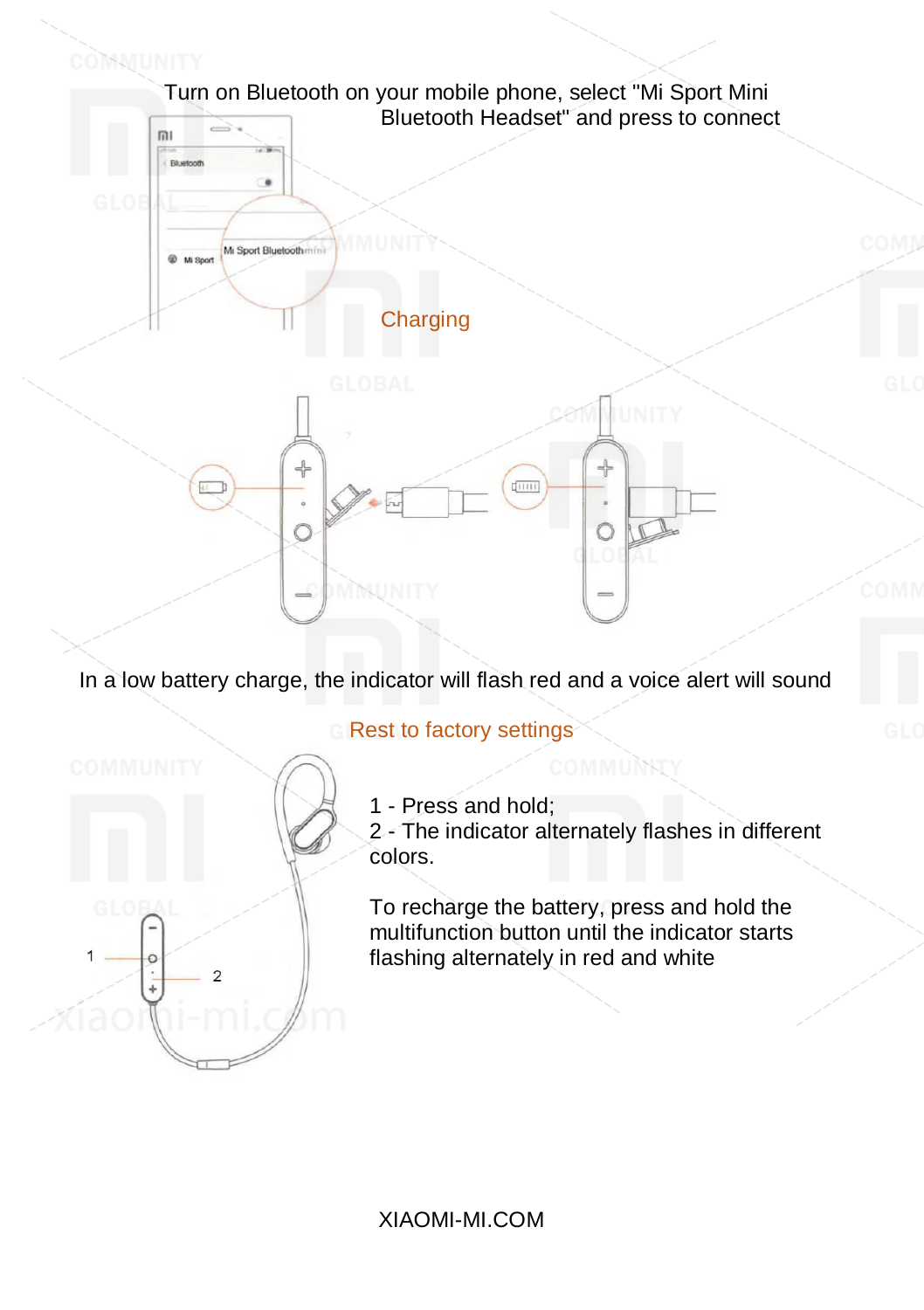## Main functions

# Receiving a call

COMMUNITY

 $\rightarrow$ 

 $\Omega$ 

**COMM** 

In an incoming call (the indicator flashes rapidly in white), press the multifunction button.



#### Turning on the voice assistant

In the standby mode, double-click the multifunction button.

### Rejecting a call

In an incoming call (the indicator flashes rapidly in white), press and hold the multifunction button for 1 second



#### Увеличение и уменьшение громкости

During a conversation or playing music, press briefly the volume button.

Double-click

Short click

COMMUNITY

 $\frac{1}{\sqrt{2}}$ 

Ö

For information on this product, see the website for sale: www.mi.com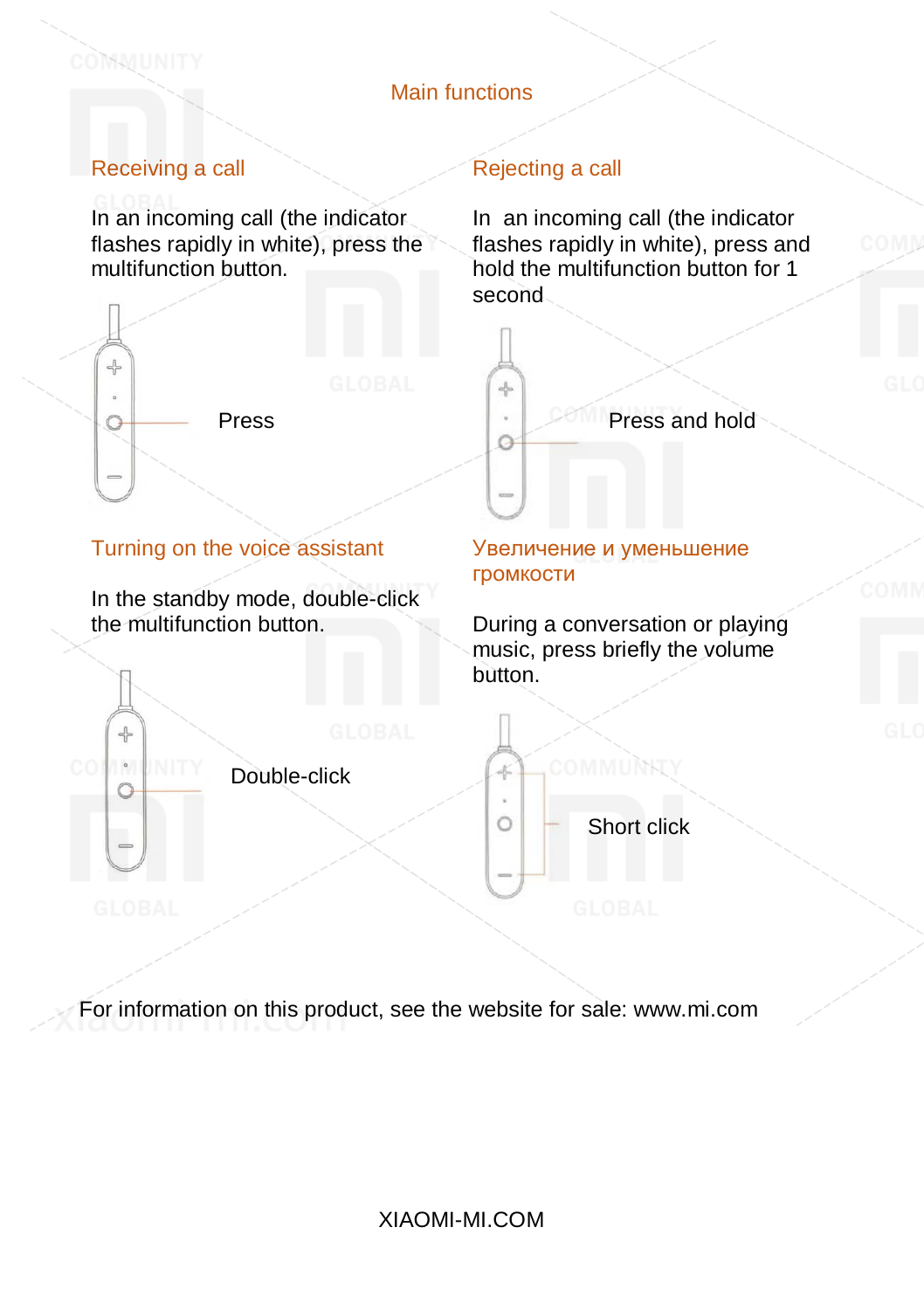1. After the successful connection of the first smartphone by the method of connection, turn off the Bluetooth headphones.

2. Press and hold the multifunction button until the indicator starts blinking rapidly in white, select and connect to the "Mi Sport Mini Bluetooth Headset" in the list of found devices in the Bluetooth settings of the second smartrphone.



COMMUNITY

Press and hold Second smartphone

1. After successfully connecting the second smartphone, you must reconfirm the connection on the first phone, complete the simultaneous installation of the Bluetooth connection on the two mobile phones.



First smartphone

Receiving calls from both phones and switching calls

During the incoming call, press the multifunction button to receive the call, during the simultaneous incoming call to the second phone, press the multifunction button twice to hold the call on the first mobile phone, and receive the call on the second phone; By

double-clicking on the multifunction button, you can switch between calls on both mobile phones.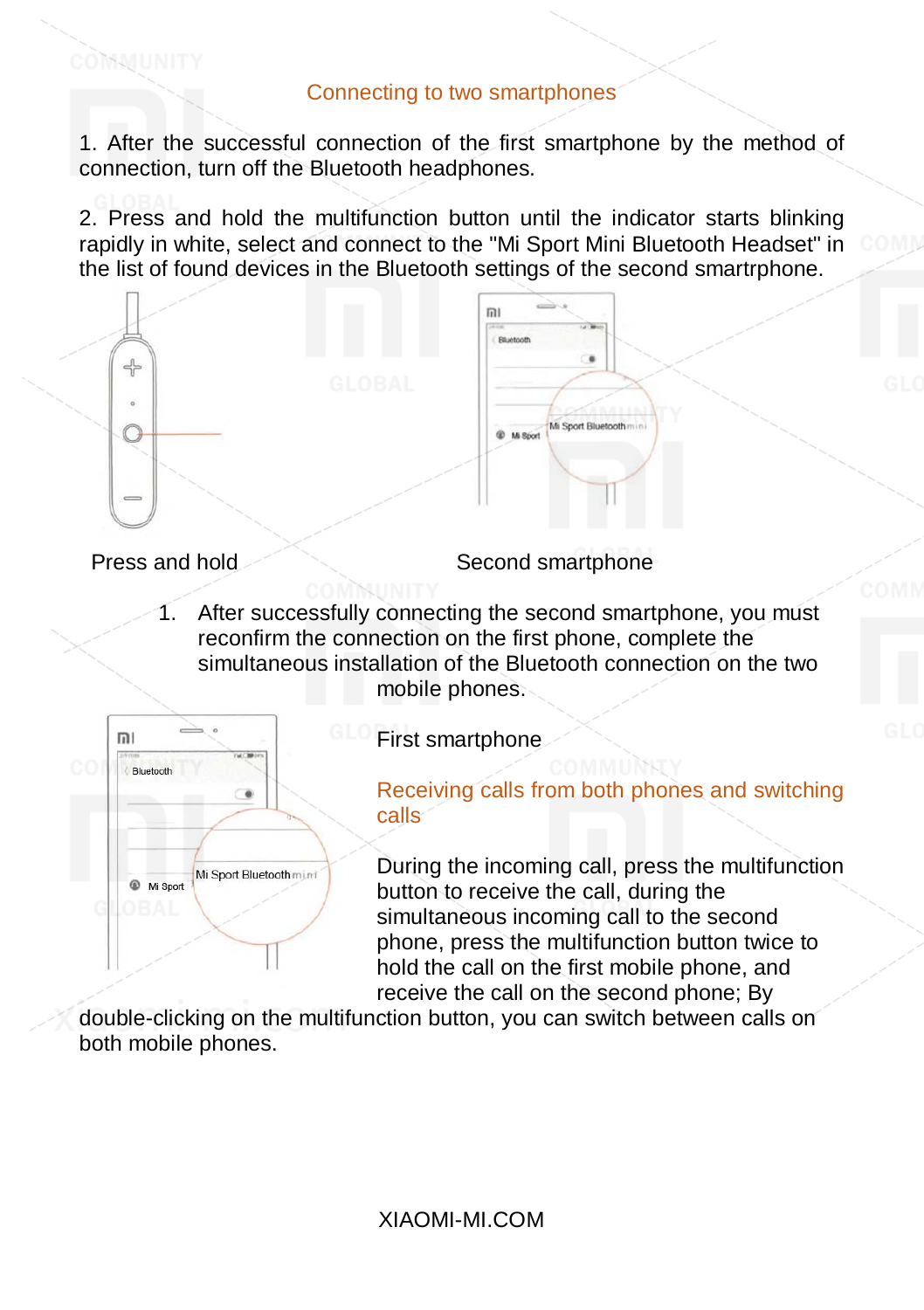Switching between headphones and the speakerphone of the phone

During a call, press and hold the multifunction button for 1 second to switch to the speakerphone on the phone.

Play and pause

COMMUNITY

In standby mode, press the multifunction button to play music, press again to pause the music.

Interaction with voice assistant

In standby mode, press and hold the multifunction button (about 1 second) to activate the voice assistant and the mobile phone (for example, Siri).

Enabling Silent Mode

During a call, double-click the multifunction button.

# Product Features

|               | Used Bluetooth 4.1, compatible with mobile phones and<br>tablets of famous brands   |
|---------------|-------------------------------------------------------------------------------------|
| Bluetooth 4.1 | COMMIN                                                                              |
| CSR           | CSR Bluetooth Chip and imported components provide<br>better Bluetooth performance. |
|               | Brackets are better suited for wearing during sports.                               |
| apt           | Support for the audio codec aptX, sound quality at the CD<br>level.                 |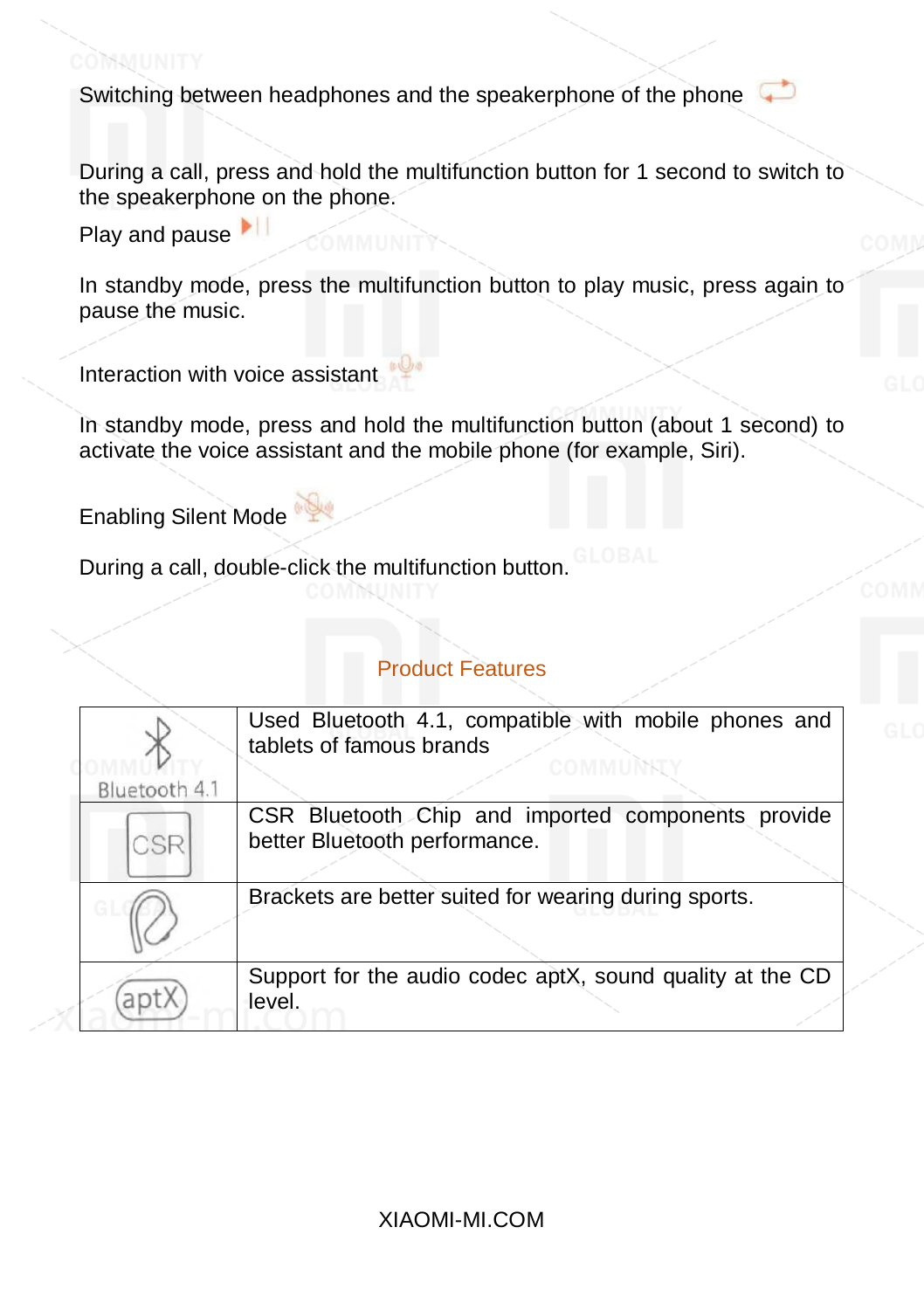# Main parameters

COMMUNIT'

| Name:             | Mi Sport Mini Bluetooth Headset |                   |                  |  |  |  |
|-------------------|---------------------------------|-------------------|------------------|--|--|--|
| Model:            | YDLYEJ02LM                      | Weight:           | 14,5g            |  |  |  |
| Dimensions:       | $445 \times 80 \times 26$ mm    | Connection        | 10 <sub>m</sub>  |  |  |  |
|                   |                                 | range:            |                  |  |  |  |
| Full charge time: | 2 <sub>h</sub>                  | Operating time    | 5 <sub>h</sub>   |  |  |  |
|                   |                                 | continuous<br>in- |                  |  |  |  |
|                   |                                 | music playback    |                  |  |  |  |
|                   |                                 | mode:             |                  |  |  |  |
| Standby time      | 200 h                           | Battery:          | 80 mAh           |  |  |  |
| Wireless          | Bluetooth 4.1                   | Bluetooth         | HFP/A2DP/        |  |  |  |
| interface:        |                                 | protocols:        | <b>HSP/AVRCP</b> |  |  |  |
| Battery type:     | Lithium-polymere                |                   |                  |  |  |  |

# Name and content of harmful substances in the product

|                | Harmful substances |    |               |          |       |        |  |
|----------------|--------------------|----|---------------|----------|-------|--------|--|
| Name           | (Pb)               | Hg | $\mathsf{Cd}$ | (Cr(VI)) | (PBB) | (PBDE) |  |
| Housing        |                    |    |               |          |       |        |  |
| <b>Battery</b> |                    |    |               |          |       |        |  |
| Ear cushions   |                    | ∩  |               |          |       |        |  |
| Accessories    |                    | ∩  | ∩             |          |       |        |  |
| USB cabel      |                    |    |               |          |       |        |  |

This table was created in accordance with the provisions of SJ / T 11364.

O: the content of this harmful substance in all the homogeneous materials of this component is within the requirements of the standard GB / T 26572.

X: the content of this harmful substance in at least one of the homogeneous materials of this component exceeds the limits of the requirements of the standard GB / T 2657